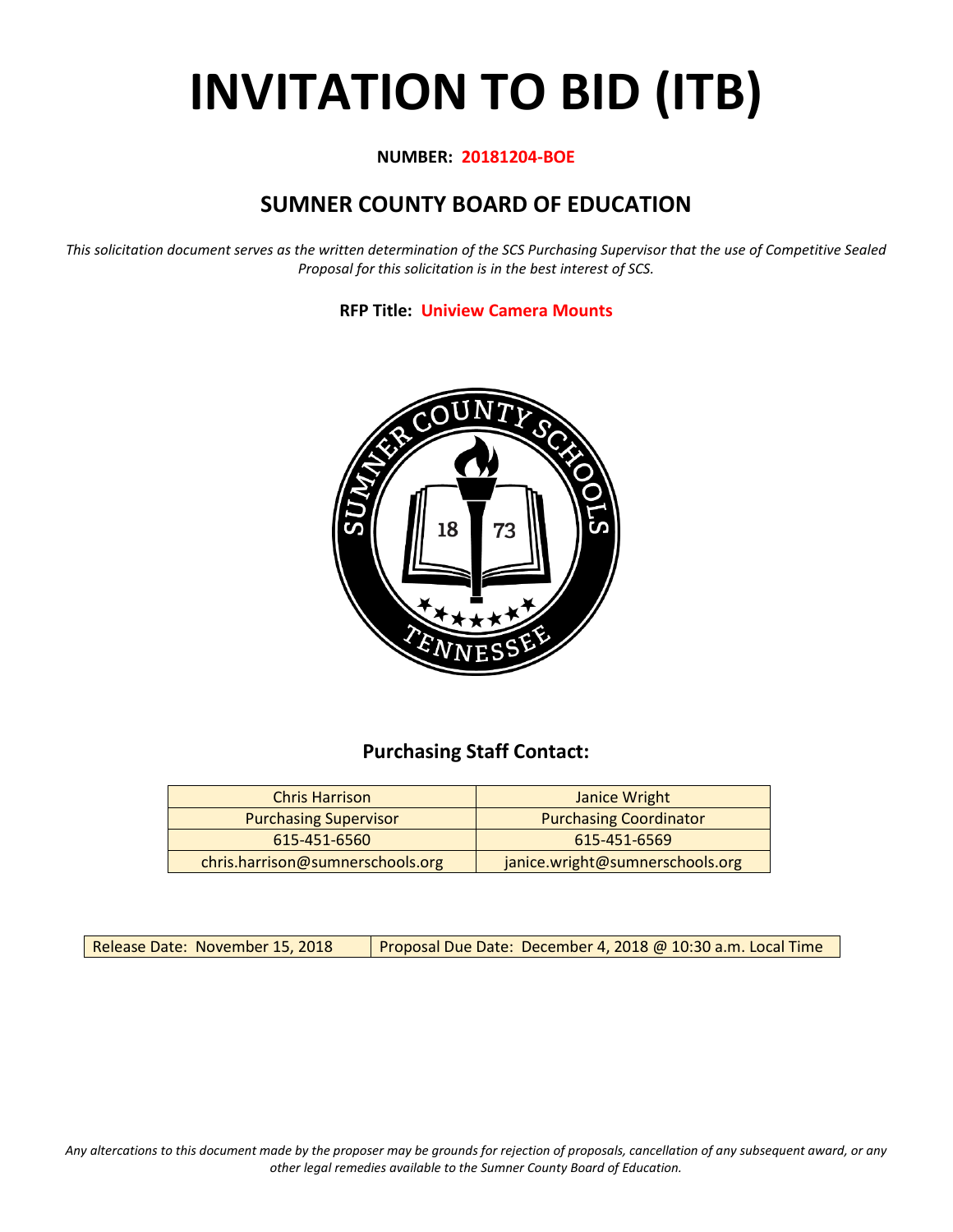# **NOTICE TO PROPOSERS**

There may be one or more amendments to this ITB. In order to receive communication for any such amendments issued specifically to this ITB, the proposer must provide the information requested below to the Sumner County Board of Education (SCS) Purchasing Department. The information may be sent by email to: Chris Harrison, Purchasing Supervisor, chris.harrison@sumnerschools.org. SCS will send amendments only to those proposers which complete and return this information in a timely manner.

| <b>ITB Number:</b>      | 20181204-BOE Uniview Camera Mounts |
|-------------------------|------------------------------------|
| Company Name:           |                                    |
| <b>Mailing Address:</b> |                                    |
|                         |                                    |
|                         |                                    |
| Phone Number:           |                                    |
| <b>Contact Person:</b>  |                                    |
| Email Address:          |                                    |
|                         |                                    |
|                         |                                    |
| <b>Printed Name:</b>    |                                    |
| Date:                   |                                    |

Emailed amendments will be sent in a Microsoft Word (Office for Windows) or Portable Document Format (pdf) format. Any alterations to the document made by the proposer may be grounds for rejection of proposal, cancellation of any subsequent award or any other legal remedies available to SCS.

Amendments will also be posted on the SCS website **https://sumnerschools.org/index.php/current-bids-and-rfps** and attached to the solicitation listing as a PDF or WORD file. Check the particular solicitation on the Current Bids and RFPs webpage for any posted amendments.

By completing and returning this form, the Proposer has expressed its intent to provide a proposal for **20181204-BOE Uniview Camera Mounts.**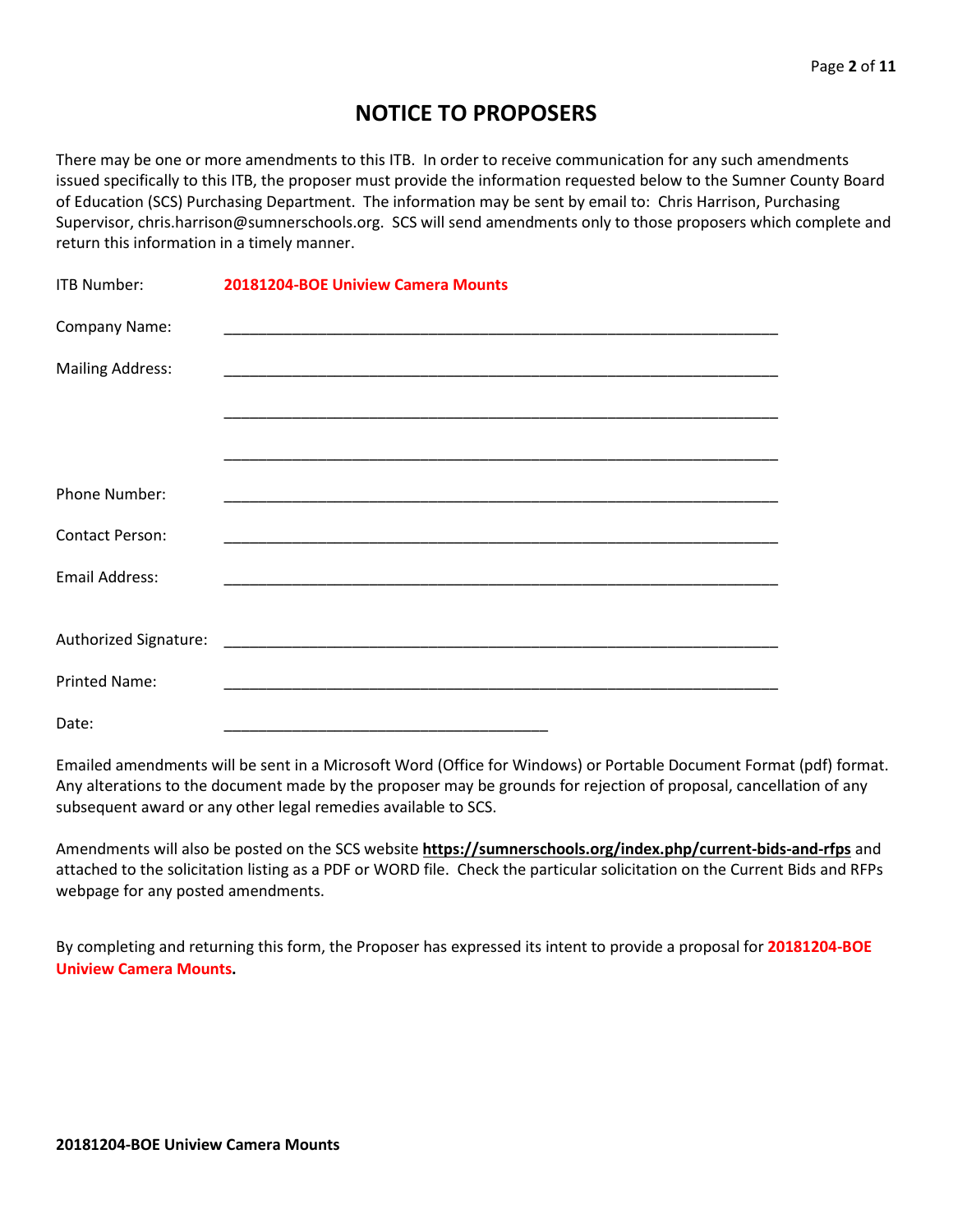# **TABLE OF CONTENTS**

- 1. Specification
- 2. Source Selection and Contract Award
- 3. Schedule of Events
- 4. Delivery of Proposals
- 5. Protests
- 6. New Vendors
- 7. Attachments
	- A. Bid Form/Certification
	- B. IRS Form W9
	- C. Attestation Re Personnel
	- D. Standard Terms and Conditions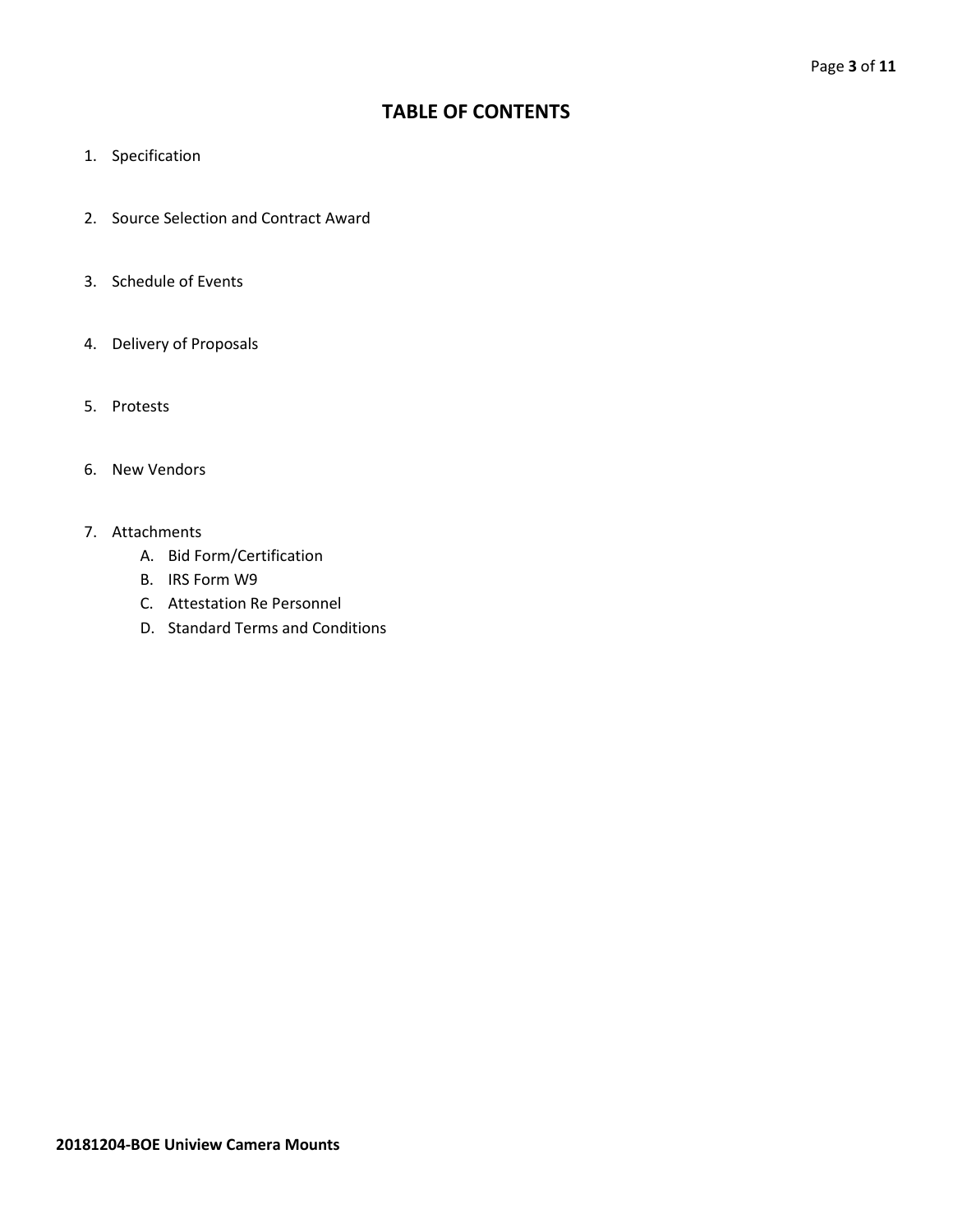1. Specification

SCS is soliciting bids for the purchase of Uniview Camera Mounts. This solicitation is closed to substitute or alternate products. Any interested bidder is required to bid on the brand/model indicated on the Bid Sheet. Cost for shipment/delivery is to be included. A loading dock and forklift are available at the delivery location.

|                         | Sumner County Board of Education |
|-------------------------|----------------------------------|
| <b>Delivery Address</b> | 1500 Airport Road                |
|                         | Gallatin, TN 37066               |

- 2. Source Selection and Contract Award
	- Award, if made, will be made to the proposer submitting the lowest cost proposal and whom is also determined to be Responsive.
		- o General Criteria to be determined "Responsive"
			- **Does the proposal include all required information?**
			- Does the proposal include completed attachment forms?
			- Was the proposal delivered on or before the stated deadline?
	- SCS reserves the right to reject any proposal that takes exception to the specifications unless prior approval is requested and granted by SCS.
	- Upon mutual agreement by both parties, SCS shall grant the right to extend the terms, conditions and prices of contract(s) awarded from this ITB to other Institutions (such as State, Local and/or Public Agencies) who express an interest in participating in any contract that results from this ITB. Each of the "piggyback" Institutions will issue their own purchasing documents for purchase of the goods/services. Proposer agrees that SCS shall bear no responsibility or liability for any agreements between Proposer and the other Institution(s) who desire to exercise this option.
- 3. Schedule of Events

| <b>RFP Issued</b>              | November 15, 2018                        |  |  |  |  |  |  |
|--------------------------------|------------------------------------------|--|--|--|--|--|--|
| <b>RFP Submission DEADLINE</b> | December 4, 2018 @ 10:30 a.m. Local Time |  |  |  |  |  |  |

#### 4. Delivery of Proposals

Sealed proposals will be accepted until **December 4, 2018 @ 10:30 a.m. Local Time**. Proposals received after that time will be deemed invalid. Vendors mailing proposal packages must allow sufficient time to ensure receipt of their package by the time specified. There will be no exceptions. Proposals will be opened and read aloud. The reading of the bids will begin at **10:30 a.m. Local Time**.

Due to the nature of deliveries to the SCS Support Services Facility by carriers such as UPS, FedEx and such like; the proposal package will be accepted if the date and time on the delivery confirmation are indicated to be on or before the Proposal Deadline.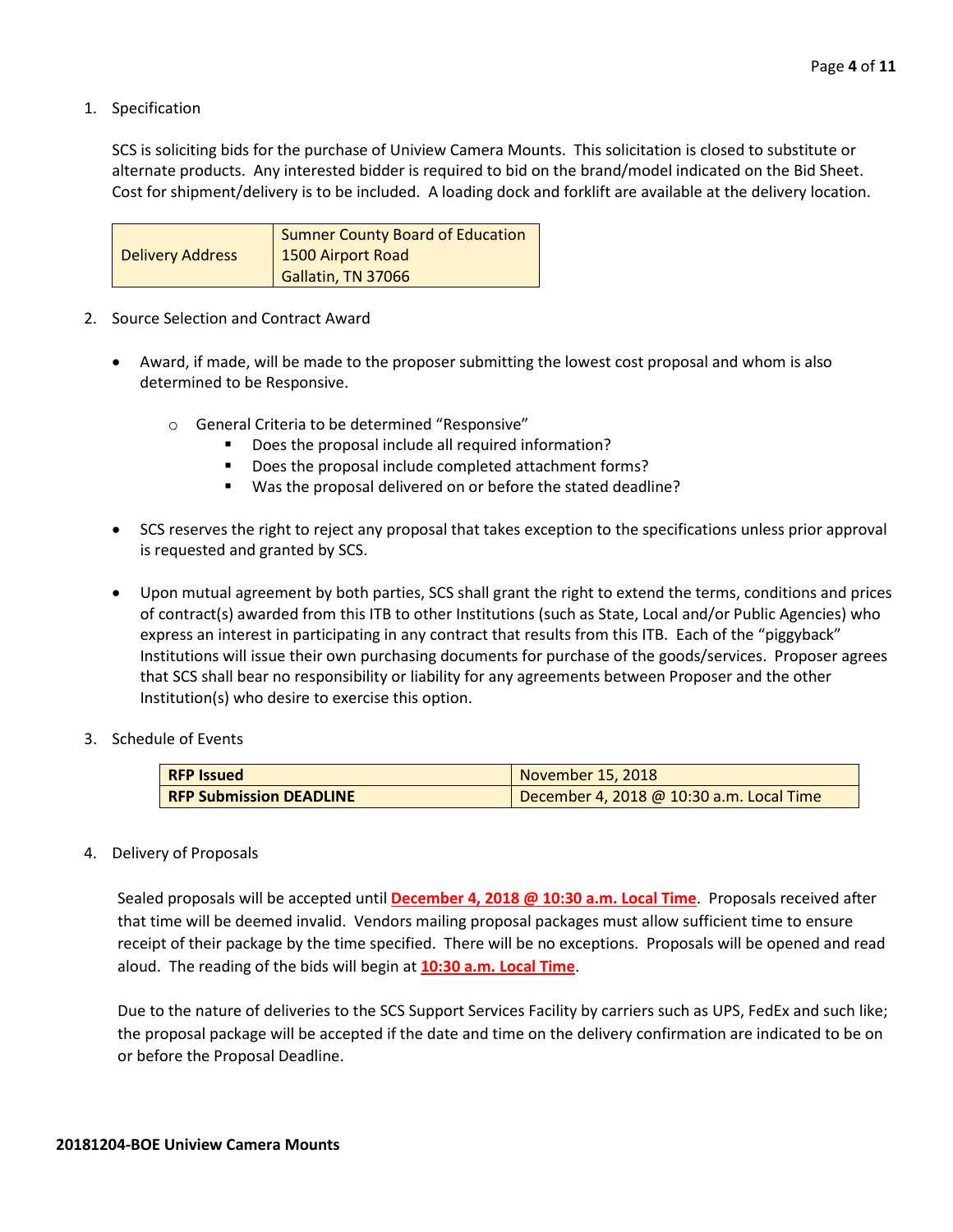Delivery Address: Sumner County Board of Education Attn: Purchasing Supervisor 1500 Airport Road Gallatin, TN 37066

The package containing the proposal must be sealed and clearly marked on the outside of the package:

## **"20181204-BOE Uniview Camera Mounts" DO NOT OPEN**

## 5. Protests

In the event that any interested party finds any part of the listed specifications, terms or conditions to be discrepant, incomplete or otherwise questionable in any respect; it shall be the responsibility of the concerned party to notify the SCS Purchasing Office of such matters immediately upon receipt of the ITB. All notifications must be sent to the Purchasing Supervisor via email at [purchasing@sumnerschools.org.](mailto:purchasing@sumnerschools.org)

Any actual or prospective Proposer who is aggrieved in connection with the ITB or award of a contract may protest to the Purchasing Supervisor and/or the Sumner County Board of Education at its regularly scheduled meeting.

## 6. New Vendors

- To comply with Internal Revenue Service requirements, all vendors who perform any type of service are required to have a current IRS Form W-9 on file with the SCS Finance Department. It is a mandatory requirement to complete the IRS Form W-9 (Attachment 1) included in this RFP.
- To comply with the Tennessee Lawful Employment Act (50-1-702 and 50-1-703), non-employees (individuals paid directly by the employer in exchange for the individual's labor or services) must have on file one (1) of the following documents:
	- o A valid Tennessee driver's license or photo identification;
	- $\circ$  A valid driver's license or photo identification from another state where the license requirements are at least as strict as those in Tennessee;
	- o A birth certificate issued by a U.S. state, jurisdiction or territory;
	- o A U.S. government issued certified birth certificate;
	- o A valid, unexpired U.S. passport;
	- o A U.S. certificate of birth abroad (DS-1350 or FS-545)
	- o A report of birth abroad of a U.S. citizen (FS-240);
	- o A certificate of citizenship (N560 or N561);
	- o A certificate of naturalization (N550, N570 or N578);
	- o A U.S citizen identification card (I-197 or I-179); or
	- o Valid alien registration documentation or other proof of current immigration registration recognized by the United States Department of Homeland Security that contains the individual's complete legal name and current alien admission number or alien file number (or numbers if the individual has more than one number).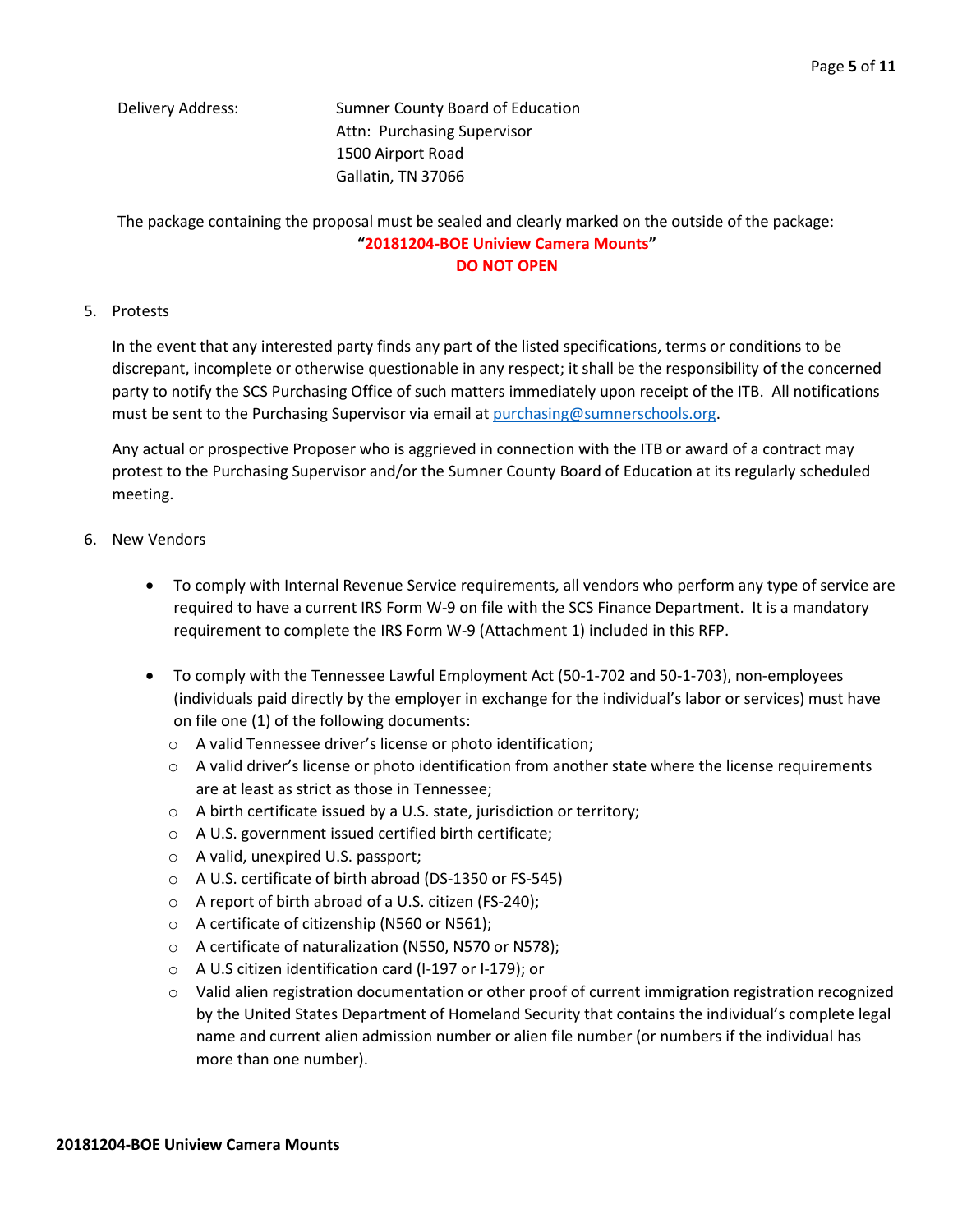## **7.A Bid Form**



Attn: Purchasing Supervisor 1500 Airport Road Gallatin, TN 37066

Date

|     | <b>QUANTITY   DESCRIPTION</b>           |  | <b>PRICE EACH   SHIPPING   EXTENDED TOTAL</b> |
|-----|-----------------------------------------|--|-----------------------------------------------|
| 450 | Uniview UN-TRWM03AIN Outdoor Wall Mount |  |                                               |

By checking this box, Proposer agrees that SCS reserves the right to extend the terms, conditions and prices of this contract to other Institutions (such as State, Local and/or Public Agencies) who express an interest in participating in any contract that results from this ITB. Each of the piggyback Institutions will issue their own purchasing documents for the goods/service. Proposer agrees that SCS shall bear no responsibility or liability for any agreements between Proposer and the other Institution(s) who desire to exercise this option.

| <b>AUTHORIZED SIGNATURE:</b> |  |
|------------------------------|--|
| <b>PRINTED NAME:</b>         |  |
| TITLE:                       |  |
| <b>COMPANY NAME:</b>         |  |
| <b>PHONE:</b>                |  |
| <b>EMAIL</b>                 |  |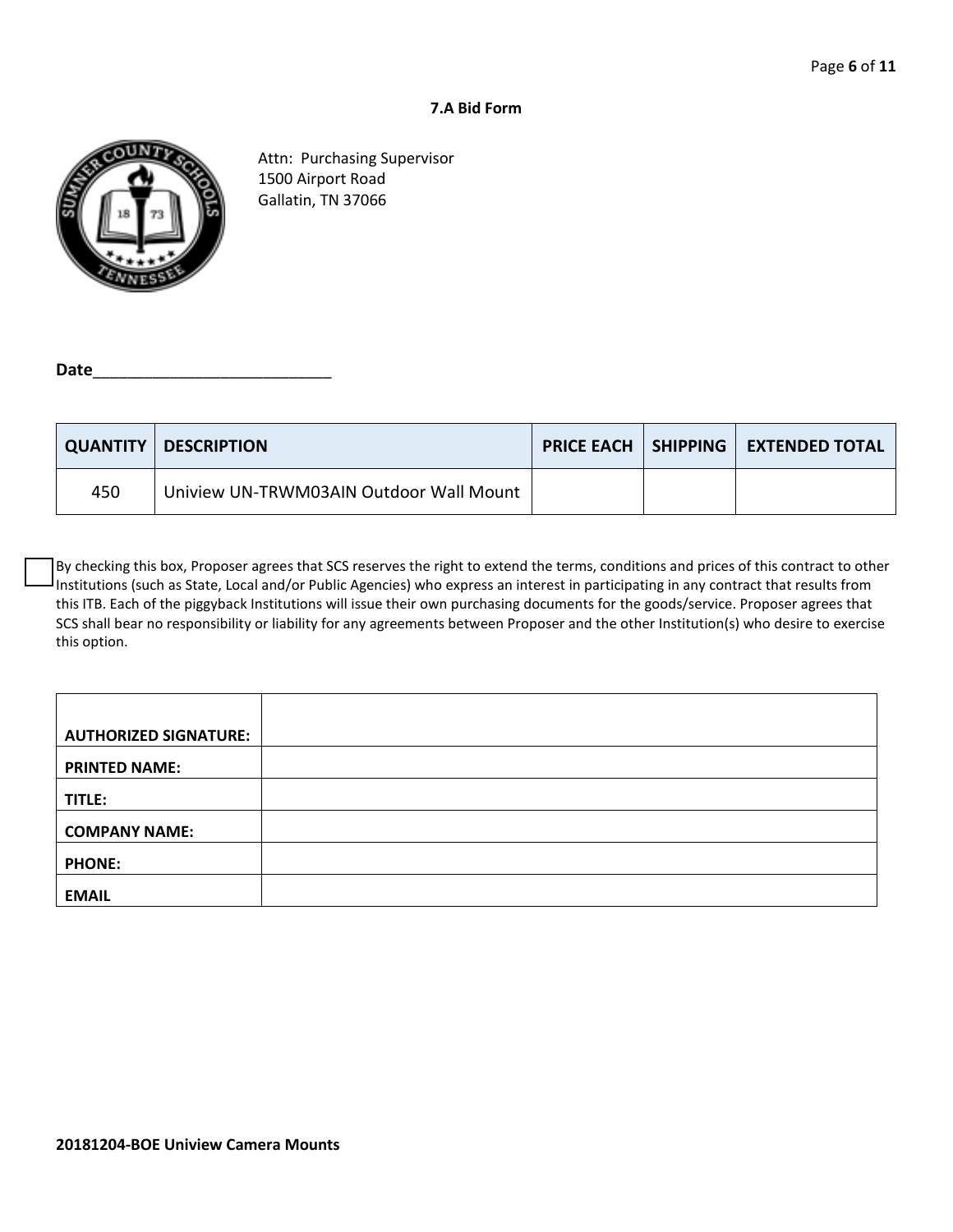### 7.B IRS Form W9

| Give Form to the<br><b>Request for Taxpayer</b><br>requester. Do not<br><b>Identification Number and Certification</b><br>(Rev. December 2014)<br>send to the IRS.<br>Department of the Treasury<br>Internal Revenue Service<br>1 Name (as shown on your income tax return). Name is required on this line; do not leave this line blank.                                                                                                                                                                                                                                                                                                                                                                                                                                                                                                                                                                                                                                                                                                                                                                                                                                                                                                             |  |                                                                                                                                                                                                                                                                                                                                                                                                                                                                                                                                                                                                                                                                                                                                                                                                                                                                                                                                                                                                                                                                                                                                                                                                  |  |  |  |  |  |  |  |  |                                                                                                                                                                                                                                                                                                                                                                                                                          |
|-------------------------------------------------------------------------------------------------------------------------------------------------------------------------------------------------------------------------------------------------------------------------------------------------------------------------------------------------------------------------------------------------------------------------------------------------------------------------------------------------------------------------------------------------------------------------------------------------------------------------------------------------------------------------------------------------------------------------------------------------------------------------------------------------------------------------------------------------------------------------------------------------------------------------------------------------------------------------------------------------------------------------------------------------------------------------------------------------------------------------------------------------------------------------------------------------------------------------------------------------------|--|--------------------------------------------------------------------------------------------------------------------------------------------------------------------------------------------------------------------------------------------------------------------------------------------------------------------------------------------------------------------------------------------------------------------------------------------------------------------------------------------------------------------------------------------------------------------------------------------------------------------------------------------------------------------------------------------------------------------------------------------------------------------------------------------------------------------------------------------------------------------------------------------------------------------------------------------------------------------------------------------------------------------------------------------------------------------------------------------------------------------------------------------------------------------------------------------------|--|--|--|--|--|--|--|--|--------------------------------------------------------------------------------------------------------------------------------------------------------------------------------------------------------------------------------------------------------------------------------------------------------------------------------------------------------------------------------------------------------------------------|
| 2 Business name/disregarded entity name, if different from above<br>οi<br>on page<br>3 Check appropriate box for federal tax classification; check only one of the following seven boxes:<br>Individual/sole proprietor or<br>C Corporation<br>S Corporation<br>Partnership<br>Trust/estate<br>instructions on page 3):<br>See Specific Instructions<br>single-member LLC<br>Print or type<br>Exempt payee code (if any)<br>Limited liability company. Enter the tax classification (C=C corporation, S=S corporation, P=partnership) ▶<br>Note. For a single-member LLC that is disregarded, do not check LLC; check the appropriate box in the line above for<br>the tax classification of the single-member owner.<br>code (if any)<br>Other (see instructions)<br>5 Address (number, street, and apt. or suite no.)<br>Requester's name and address (optional)<br>6 City, state, and ZIP code<br>7 List account number(s) here (optional)                                                                                                                                                                                                                                                                                                         |  |                                                                                                                                                                                                                                                                                                                                                                                                                                                                                                                                                                                                                                                                                                                                                                                                                                                                                                                                                                                                                                                                                                                                                                                                  |  |  |  |  |  |  |  |  |                                                                                                                                                                                                                                                                                                                                                                                                                          |
| Part I<br><b>Taxpayer Identification Number (TIN)</b><br>Social security number<br>Enter your TIN in the appropriate box. The TIN provided must match the name given on line 1 to avoid<br>backup withholding. For individuals, this is generally your social security number (SSN). However, for a<br>resident alien, sole proprietor, or disregarded entity, see the Part I instructions on page 3. For other<br>entities, it is your employer identification number (EIN). If you do not have a number, see How to get a<br>TIN on page 3.<br>or<br><b>Employer identification number</b><br>Note. If the account is in more than one name, see the instructions for line 1 and the chart on page 4 for<br>quidelines on whose number to enter.                                                                                                                                                                                                                                                                                                                                                                                                                                                                                                    |  |                                                                                                                                                                                                                                                                                                                                                                                                                                                                                                                                                                                                                                                                                                                                                                                                                                                                                                                                                                                                                                                                                                                                                                                                  |  |  |  |  |  |  |  |  |                                                                                                                                                                                                                                                                                                                                                                                                                          |
| Part II<br>Certification<br>Under penalties of perjury, I certify that:<br>1. The number shown on this form is my correct taxpayer identification number (or I am waiting for a number to be issued to me); and<br>2. I am not subject to backup withholding because: (a) I am exempt from backup withholding, or (b) I have not been notified by the Internal Revenue<br>Service (IRS) that I am subject to backup withholding as a result of a failure to report all interest or dividends, or (c) the IRS has notified me that I am<br>no longer subject to backup withholding; and<br>3. I am a U.S. citizen or other U.S. person (defined below); and<br>4. The FATCA code(s) entered on this form (if any) indicating that I am exempt from FATCA reporting is correct.<br>Certification instructions. You must cross out item 2 above if you have been notified by the IRS that you are currently subject to backup withholding<br>because you have failed to report all interest and dividends on your tax return. For real estate transactions, item 2 does not apply. For mortgage<br>interest paid, acquisition or abandonment of secured property, cancellation of debt, contributions to an individual retirement arrangement (IRA), and |  |                                                                                                                                                                                                                                                                                                                                                                                                                                                                                                                                                                                                                                                                                                                                                                                                                                                                                                                                                                                                                                                                                                                                                                                                  |  |  |  |  |  |  |  |  |                                                                                                                                                                                                                                                                                                                                                                                                                          |
| instructions on page 3.<br>Sign<br>Signature of<br>Here<br>U.S. person $\blacktriangleright$<br>Date P                                                                                                                                                                                                                                                                                                                                                                                                                                                                                                                                                                                                                                                                                                                                                                                                                                                                                                                                                                                                                                                                                                                                                |  |                                                                                                                                                                                                                                                                                                                                                                                                                                                                                                                                                                                                                                                                                                                                                                                                                                                                                                                                                                                                                                                                                                                                                                                                  |  |  |  |  |  |  |  |  |                                                                                                                                                                                                                                                                                                                                                                                                                          |
| <b>General Instructions</b><br>Section references are to the Internal Revenue Code unless otherwise noted.<br>Future developments. Information about developments affecting Form W-9 (such<br>as legislation enacted after we release it) is at www.irs.gov/fw9.<br><b>Purpose of Form</b><br>An individual or entity (Form W-9 requester) who is required to file an information<br>return with the IRS must obtain your correct taxpayer identification number (TIN)<br>which may be your social security number (SSN), individual taxpayer identification<br>number (ITIN), adoption taxpayer identification number (ATIN), or employer<br>identification number (EIN), to report on an information return the amount paid to<br>you, or other amount reportable on an information return. Examples of information<br>returns include, but are not limited to, the following:<br>· Form 1099-INT (interest earned or paid)<br>. Form 1099-DIV (dividends, including those from stocks or mutual funds)<br>* Form 1099-MISC (various types of income, prizes, awards, or gross proceeds)<br>. Form 1099-B (stock or mutual fund sales and certain other transactions by<br>brokers)                                                                 |  | · Form 1098 (home mortgage interest), 1098-E (student Ioan interest), 1098-T<br>(tuition)<br>· Form 1099-C (canceled debt)<br>· Form 1099-A (acquisition or abandonment of secured property)<br>Use Form W-9 only if you are a U.S. person (including a resident alien), to<br>provide your correct TIN.<br>If you do not return Form W-9 to the requester with a TIN, you might be subject<br>to backup withholding. See What is backup withholding? on page 2.<br>By signing the filled-out form, you:<br>1. Certify that the TIN you are giving is correct (or you are waiting for a number<br>to be issued).<br>2. Certify that you are not subject to backup withholding, or<br>3. Claim exemption from backup withholding if you are a U.S. exempt payee. If<br>applicable, you are also certifying that as a U.S. person, your allocable share of<br>any partnership income from a U.S. trade or business is not subject to the<br>withholding tax on foreign partners' share of effectively connected income, and<br>4. Certify that FATCA code(s) entered on this form (if any) indicating that you are<br>exempt from the FATCA reporting, is correct. See What is FATCA reporting? on |  |  |  |  |  |  |  |  |                                                                                                                                                                                                                                                                                                                                                                                                                          |
|                                                                                                                                                                                                                                                                                                                                                                                                                                                                                                                                                                                                                                                                                                                                                                                                                                                                                                                                                                                                                                                                                                                                                                                                                                                       |  |                                                                                                                                                                                                                                                                                                                                                                                                                                                                                                                                                                                                                                                                                                                                                                                                                                                                                                                                                                                                                                                                                                                                                                                                  |  |  |  |  |  |  |  |  | 4 Exemptions (codes apply only to<br>certain entities, not individuals; see<br>Exemption from FATCA reporting<br>(Applies to accounts maintained outside the U.S.)<br>generally, payments other than interest and dividends, you are not required to sign the certification, but you must provide your correct TIN. See the<br>page 2 for further information.<br>· Form 1099-S (proceeds from real estate transactions) |

Cat. No. 10231X

Form **W-9** (Rev. 12-2014)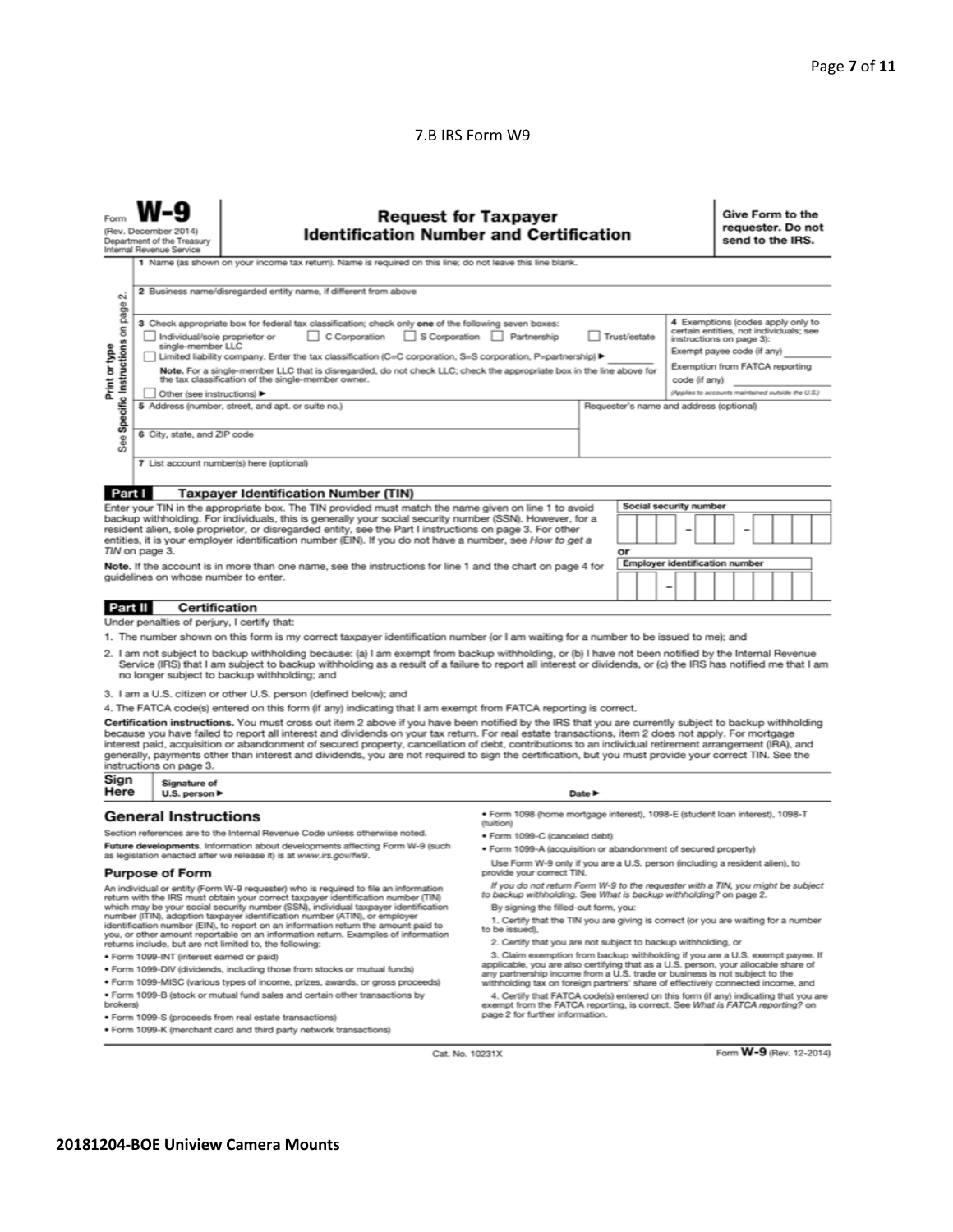#### **ATTACHMENT 7.C – Attestation Re Personnel**

# **ATTESTATION RE PERSONNEL USED IN CONTRACT PERFORMANCE**

| CONTRACTOR LEGAL ENTITY NAME:                                          |  |
|------------------------------------------------------------------------|--|
| FEDERAL EMPLOYER IDENTIFICATION NUMBER:<br>(or Social Security Number) |  |

**The Contractor, identified above, does hereby attest, certify, warrant and assure that the Contractor shall not knowingly utilize the services of an illegal immigrant in the performance of this Contract and shall not knowingly utilize the services of any subcontractor who will utilize the services of an illegal immigrant in the performance of this Contract, T.C.A. § 12-3-309.**

SIGNATURE & DATE:

*NOTICE: This attestation MUST be signed by an individual empowered to contractually bind the Contractor.*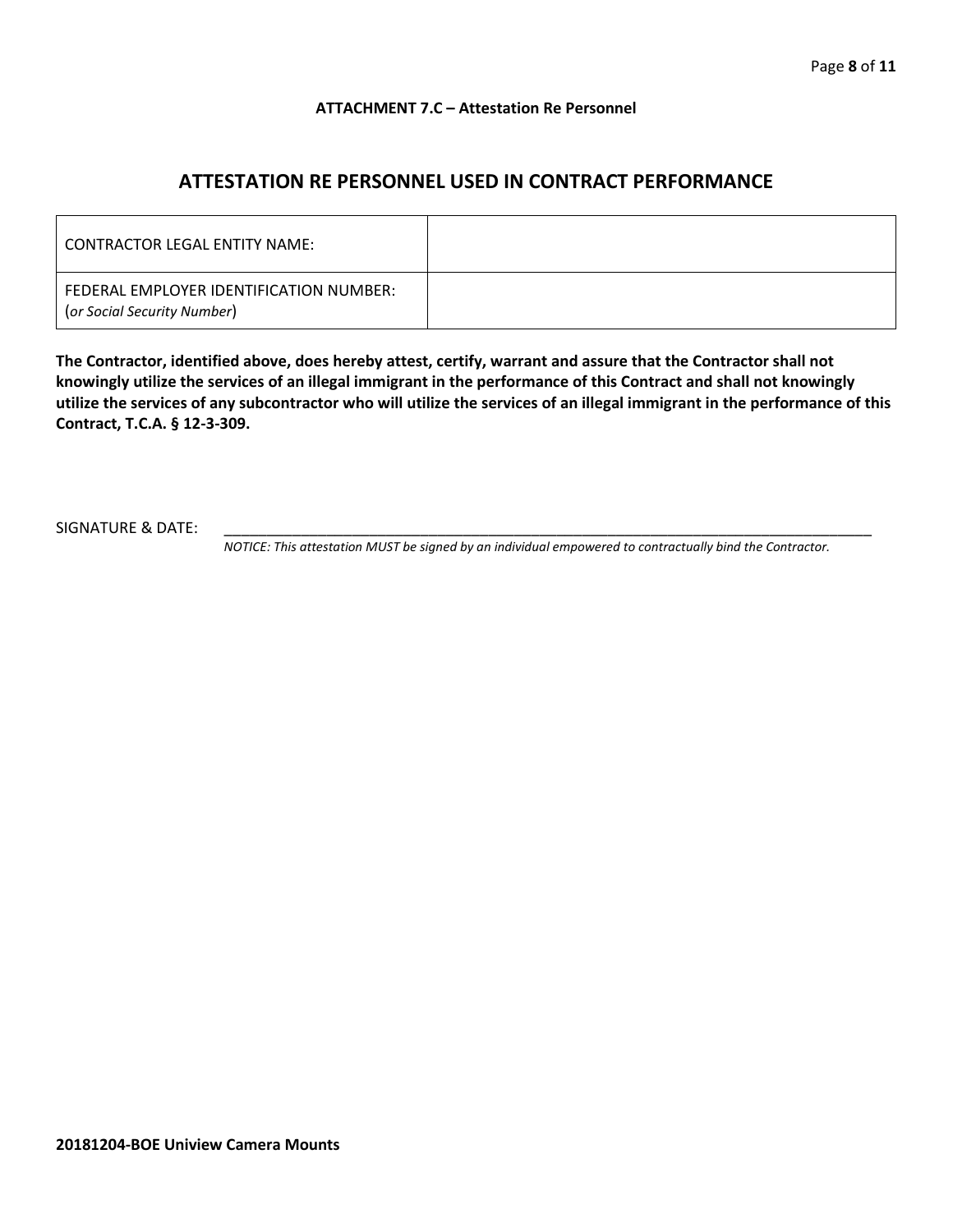### **ATTACHMENT 7.D – Standard Terms & Conditions SUMNER COUNTY BOARD OF EDUCATION (SCS)**

#### **1. PREPARATION AND SUBMISSION OF BID.**

- **a.** Failure to examine any drawings**,** specifications, or instructions will be at the proposer's risk. Any deviation from the stated terms, conditions and specifications must be coordinated with and approved in writing by the SCS Purchasing Supervisor.
- **b.** ITB SUBMITTAL / SIGNATURE: Proposal shall give the full name and business address of the bidder. If the proposer is a corporation, the name shall be stated as it is in the corporate charter. Proposals must be signed in ink by the proposer's authorized agent. Unsigned proposals will be rejected. Proposals are to be sealed and the outside of the envelope is to reference the ITB number. The person signing the proposal must show their title, and if requested by SCS, must furnish satisfactory proof of his or her authority to bind his or her company in contract. Proposer understands that by submitting a proposal with an authorized signature, it shall constitute an offer to SCS. Proposals must be typewritten or in ink; otherwise they may not be considered. Purchase orders will be issued to the firm name appearing on the W9. Facsimile responses will not be considered.
- **c.** SCS is not responsible for any costs incurred by any vendor pursuant to the ITB. The vendor shall be responsible for all costs incurred in connection with the preparation and submission of its proposal.
- **d.** All proposers must be in compliance with T.C.A. § 62-6-119 at the time of proposal submission and provide evidence of compliance with the applicable provisions of the chapter before such proposal may be considered.
- **e.** Proposals are to be received in the location designated in the ITB no later than the specified date and time. Late submissions will NOT be opened or considered.
- **f.** No erasures permitted. Errors may be crossed out and corrections printed in ink or typewritten adjacent to error and must be initialed in ink by person signing the proposal.
- **g.** Specifications: Reference to available specifications shall be sufficient to make the terms of the specifications binding on the proposer. The use of the name of a manufacturer, or any special brand or make in describing an item does not restrict the proposer to that manufacturer or specific article, unless specifically stated. Comparable products of other manufacturers will be considered if proof of compatibility is contained in the proposal. Proposers are required to notify SCSs Purchasing Supervisor whenever specifications/procedures are not perceived to be fair and open. The articles on which the proposals are submitted must be equal or superior to that specified. Informative and Descriptive Literature: The proposer must show brand or trade names of the articles proposed, when applicable. It shall be the responsibility of the vendor, including vendors whose product is referenced, to furnish with the proposal such specifications, catalog pages, brochures or other data as will provide an adequate basis for determining the quality and functional capabilities of the product offered. Failure to provide this data may be considered valid justification for rejection of proposal.
- **h.** Samples: Samples of items when called for, must be furnished free of expense, and if not destroyed will, upon vendor's request within ten (10) days of proposal opening, be returned at the proposer's expense. Each sample must be labeled with the proposer's name, manufacturer's brand name and number, ITB number and item reference.
- **i.** Time of Performance: The number of calendar days in which delivery is to be made after receipt of order shall be stated in the proposal and may be a factor in making an award, price notwithstanding. If no delivery time is stated in the proposal, proposer agrees that delivery is to be made within two weeks (10 business days) of order.
- **j.** Transportation and delivery charges should be included in the price and be fully prepaid by the vendor to the destination specified in the ITB. Proposal prices shall include delivery of all items F.O.B. destination.
- **k.** New materials and supplies must be delivered unless otherwise specifically stated in the ITB.
- **l.** Alternate/multiple proposals will not be considered unless specifically called for in the ITB.
- **m.** Only proposals submitted on ITB forms furnished by SCS will be considered.
- **n.** By signing the ITB where indicated, the proposer agrees to strictly abide by all local, state and federal statutes and regulations. The proposer further certifies that this proposal is made without collusion or fraud.
- **o.** Error in Proposal. In case of error in the extension of prices in the proposal, the unit price will govern. Late submissions will NOT be opened or considered. Proposers are cautioned to verify their proposals before submission, as amendments received after the ITB deadline will not be considered. No proposal shall be altered, amended or withdrawn after opening. After proposal opening, a proposer may withdraw a proposal only when there is obvious clerical error such as a misplaced decimal point, or when enforcement of the proposal would impose unconscionable hardship due to an error in the proposal resulting in a quotation substantially below the other proposals received. Proposal withdrawals will be considered only upon written request of the proposer.

#### **20181204-BOE Uniview Camera Mounts**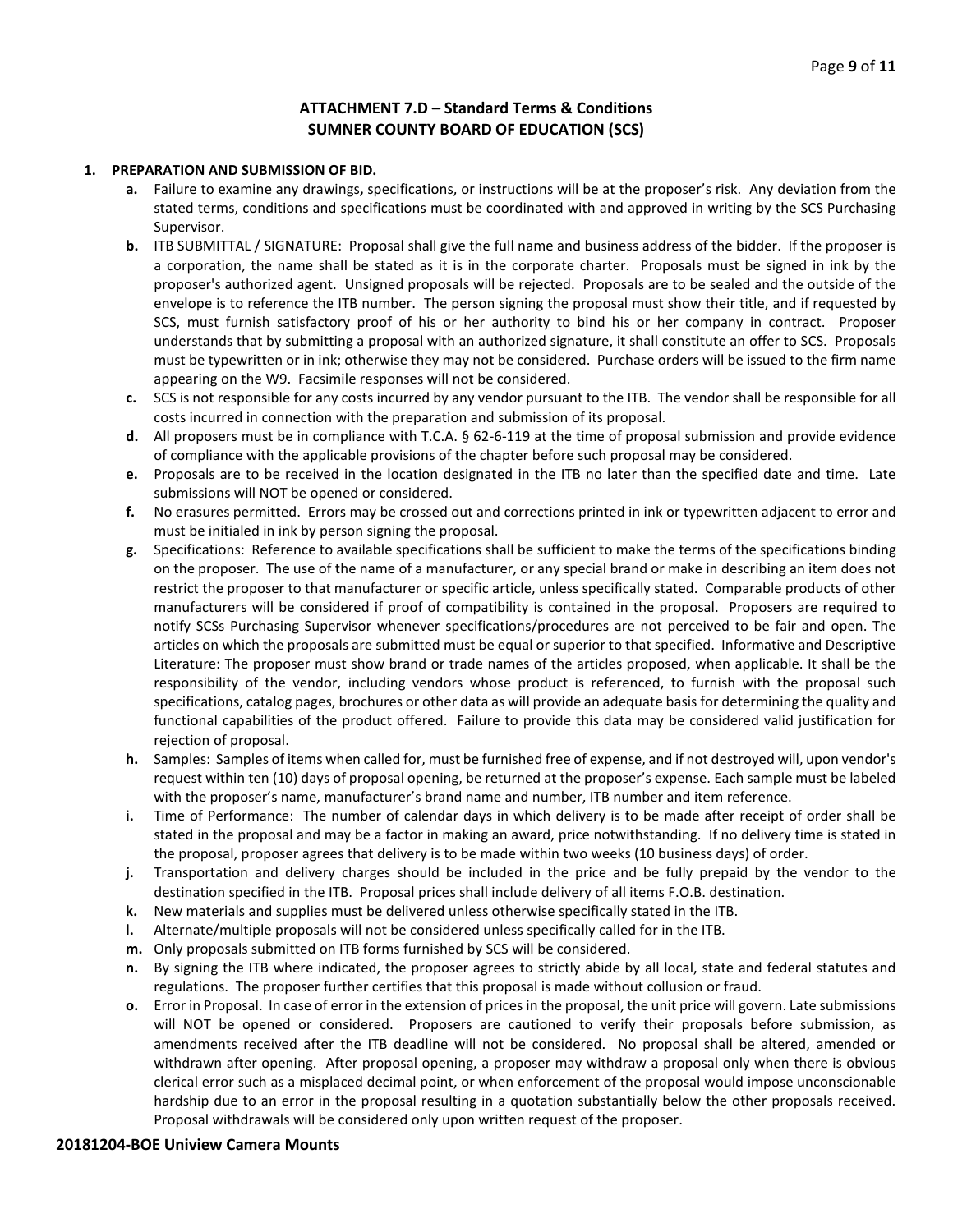- **2. OPEN RECORDS.** In order to comply with the provisions of the Tennessee Open Records Act, all proposals will be publicly opened and are subject to public inspection after the award upon written request. Proposers may be present at ITB opening. Summary information will be posted the SCS website, www.sumnerschools.org under the Invitation to Bid link.
- **3. ACCEPTANCE AND AWARD.** SCS reserves the right to reject any and all proposals and to waive any informality in proposals and, unless otherwise specified by the proposers to accept any item in the proposal. Action to reject all proposals shall be taken for unreasonably high prices, errors in the bid documents, cessation of need, unavailability of funds, or any other reason approved by SCS.
	- **a.** Contracts and purchases will be made with the lowest, responsive, responsible, qualified proposer. The quality of the articles to be supplied, their conformity with the specifications, their suitability to the requirements of the Institution, cash discount offered, and the delivery terms will be taken into consideration.
	- **b.** Any deviation from these stated terms, specifications and conditions must be coordinated with and approved in writing by the Purchasing Supervisor.
	- **c.** Prices quoted on the response (if any) are to be considered firm and binding until the said equipment, supplies or services are in the possession of SCS.
	- **d.** SCS reserves the right to order more or less than the quantity listed in the proposal.
	- **e.** If a proposal fails to state a time within which a proposal must be accepted, it is understood and agreed that SCS shall have ninety (90) days to accept.
	- **f.** No purchase or contract is authorized or valid until the issuance of a SCS purchase order in accordance with SCS policy. No SCS employee is authorized to purchase equipment, supplies or services prior to the issuance of such a purchase order.
	- **g.** The contract may not be assigned without written SCS consent.
	- **h.** If the appropriate space is marked on the ITB, other Institutions (such as State, Local and/or Public Agencies) may purchase off the contract during the same period as SCS.
	- **i.** The awarded proposer will be required to post a performance and payment bond in the amount of 25% of the contract price if it exceeds \$100,000 as stated by T.C.A. §12-4-201.
	- **j.** If the project cost is in excess of \$25,000 a performance bond must be secured by the requesting part in an amount equal to the market improvement value.
- **4. PAYMENT**. Payment terms must be specified in the proposal, including any discounts for early payment. Partial payments will not be approved unless justification for such payment can be shown. Terms will be NET 30 days. Payment will not be made until the conditions and specifications of the ITB are inspected and approved as conforming by persons appointed by SCS.
- **5. DEFAULT OF SELECTED VENDOR.** In case of vendor default, SCS may procure the articles or services from other sources and hold the defaulting vendor responsible for any resulting cost. If the awarded vendor violates any terms of their proposal, the contract, SCS policy or any law, they may be disqualified from submitting proposals for a period of two years for minor violations or longer for major violations. Proposals from disqualified bidders will not be accepted during the period of disqualification.
- **6. INSPECTION OF PURCHASES.** Articles received which are not equivalent will not be accepted and will be picked up by the vendor or returned to vendor, shipping charges collect. SCS shall have a reasonable period in which to inspect and accept or reject materials without liability. If necessity requires SCS to use nonconforming materials, an appropriate reduction in payment may be made.
- **7. TAXES.** SCS is tax exempt; do not include taxes in quotation. Vendors making improvements or additions to or performing repair work on real property for SCS are liable for any applicable sales or use tax on tangible personal property used in connection with the contract or furnished to vendors by the state for use under the contract.
- **8. NONDISCRIMINATION.** SCS is an equal opportunity employer. SCS and bidder agree to comply with Titles VI and VII of the Civil Rights Act of 1964, Title IX of the Education Amendments of 1972, Section 504 of the Rehabilitation Act of 1973, Executive Order 11,246, the Americans with Disabilities Act of 1990 and the related regulations to each. Each party assures that it will not discriminate against any individual including, but not limited to employees or applicants for employment and/or students, because of race, religion, creed, color, sex, age, disability, veteran status or national origin. In the event that any claims should arise with regards to violations of any such local, state or federal law, statues, rule or regulations, the vendor will indemnify and hold SCS harmless for any damages, including court costs or attorney fees, which might be incurred.

#### **20181204-BOE Uniview Camera Mounts**